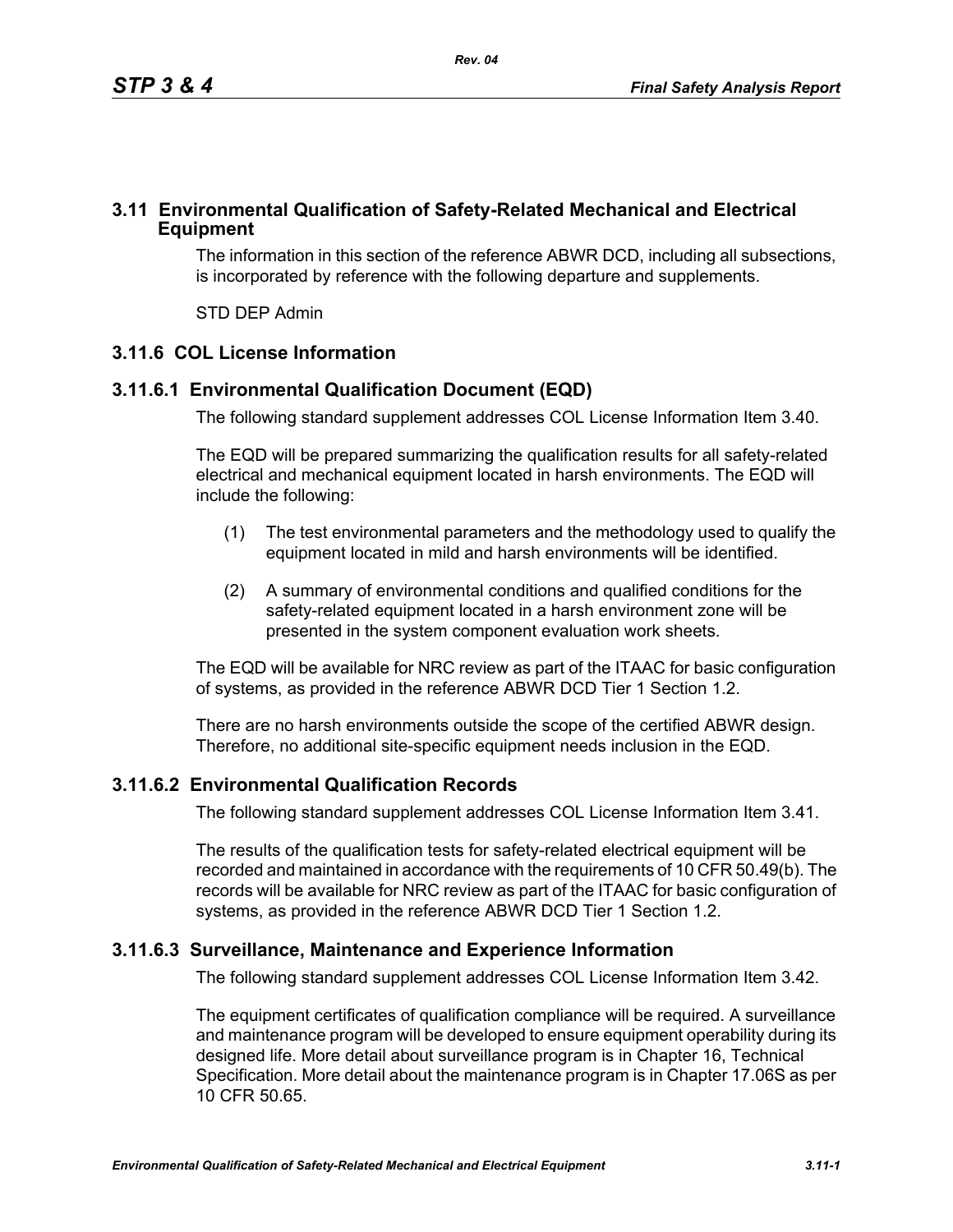*Rev. 04*

A list of non-safety-related control systems subject to adverse environments will be evaluated for the safety implications as identified in IE Information Notice 79-22, Qualification of Control Systems. These are design related considerations that will be factored into the detailed design.The records of evaluation will be available for NRC review as part of the ITAAC for basic configuration of systems, as provided in the reference ABWR DCD Tier 1 Section 1.2.

Issues related to equipment wetting and flooding above the flood level as identified in IE Information Notice 89-63, Possible Submergence of Electrical Circuits Located Above the Flood Level Because of Water Intrusion and Lack of Drainage, are design related considerations that will be factored into the detailed design.The records of evaluation will be available for NRC review as part of the ITAAC for basic configuration of systems, as provided in the reference ABWR DCD Tier 1 Section 1.2.

### **3.11.6S Qualification of Mechanical Equipment**

To respond to RG 1.206 the following supplemental information is being provided. The process for determining the suitability of environmentally sensitive soft parts in mechanical equipment has been established for all commodities and sub-components of mechanical equipment that perform a safety-related function by adherence to the requirements of NEDE-24326-1-P "General Electric Environmental Qualification Program." This specification invokes the requirements of the applicable IEEE standards (e.g. 323 and 344), which will ensure that any elastomer, seal or lubricant used in mechanical equipment will be capable of performing the respective safety function under the environmental conditions to which it is subjected.

As stated in DCD Chapter 3.11.1, safety-related mechanical equipment are defined and specified in DCD Chapter 3.2. Specifically, for mechanical components, the requirements of DCD Chapter 3.9 ensure that any safety-related function is capable of being performed, including passive functions such as pressure boundary integrity. The documentation requirements of DCD Chapter 3.2.6 and 10CFR50 Appendix B ensure that the materials used will be capable of performing the safety-related functions defined for mechanical equipment and components. These requirements ensure that the constituent parts of a safety-related assembly or component is capable of performing its required function during normal, abnormal, test, design basis accident and post-accident environmental conditions.

### **3.11.7 Operational Information**

The following site-specific supplement provides an operational program description of the STP 3 & 4 Environmental Qualification (EQ) Program.

The EQ Program for STP 1 & 2 has been reviewed and approved by (NUREG-0781 Supplement 4) and has been fully implemented. The STP 3 & 4 will be consistent with the STP 1 & 2 Program, taking into consideration the appropriate differences between the existing and new units. The EQ Program prescribes the methodology for performing activities required to establish, maintain and document the environmental qualification of safety related equipment as defined in Subsection 3.11.1.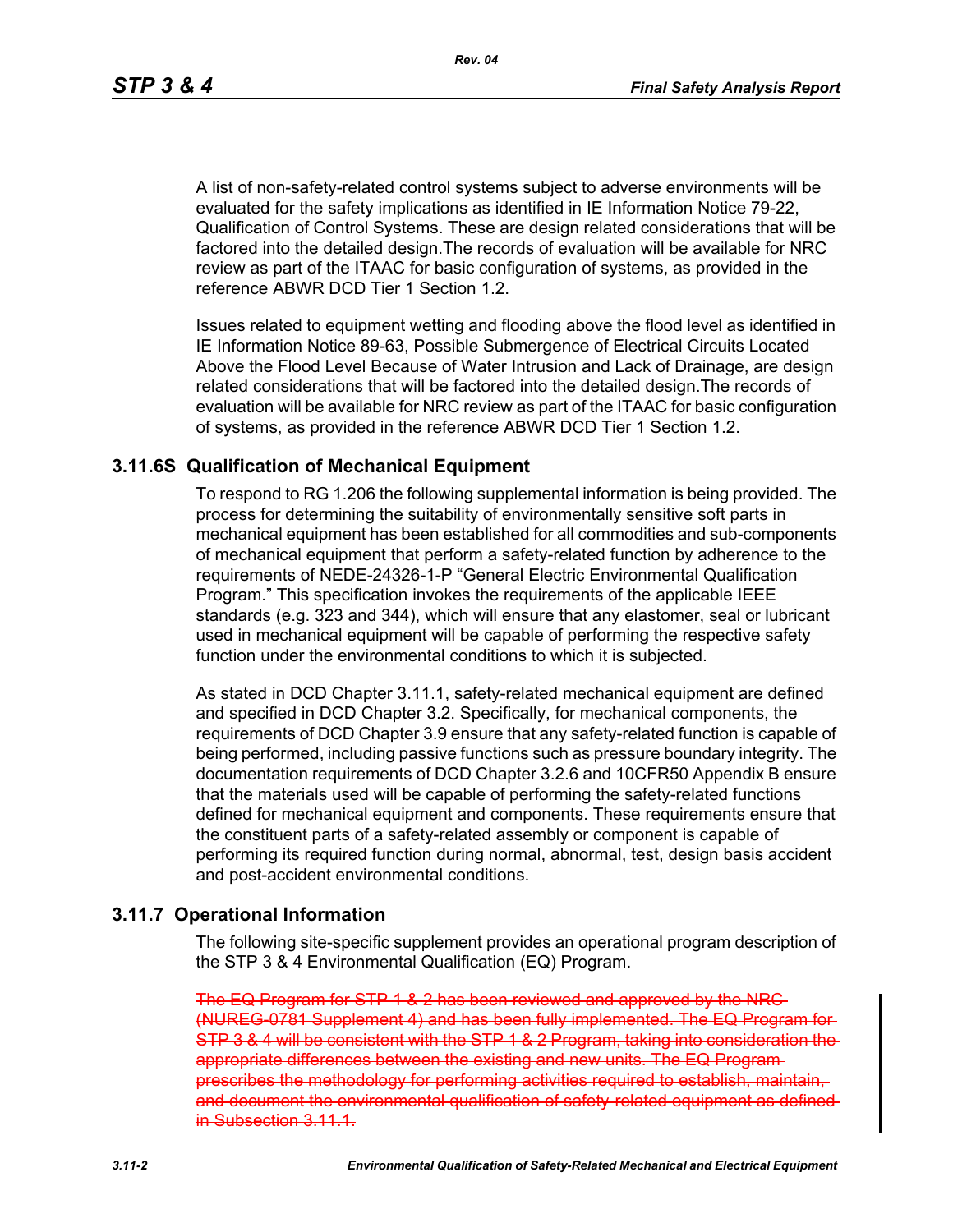The programs for preventive maintenance, surveillance, and periodic testing provide for replacement of parts and equipment prior to the end of qualified life. This ensures that all equipment covered by the EQ Program will be operable and qualified throughout the life of the plant.

The EQ Program establishes organizational responsibilities for various activities such as design changes, procurement, work control, and maintenance and prescribes procedural controls for evaluating changes, preparing documentation, maintaining databases, calculating qualified life of components, performing various technical evaluations, and reviewing equipment purchase specifications.

Equipment qualification activities for the STP 3&4 project that affect safety-related equipment will be conducted by detailed, written, and approved procedures and instructions. These procedures and instructions include the Operating Equipment Qualification Program (OEQP) in the Operation, Emergency Response, Maintenance, Test, Inspection, and Surveillance activities in the plant.

The EQ process verifies that each safety-related structure, system and component is appropriately qualified for use in the STP 3&4 project. EQ files are maintained for all safety-related equipment and non-safety-related post-accident monitoring devices that are subject to a harsh environment. The records generated by this program form the basis for the STP 3&4 equipment qualification operational program. The files are maintained for the operational life of the plant. Central to the EQ Program is the EQ Equipment List. The EQ Equipment List identifies the electrical, mechanical, and I&C equipment or components that must be environmentally qualified for use in a harsh environment.

EQ data packages are developed in accordance with industry standard practices. During construction, the Constructor will be responsible for ensuring that mounting, support, and connection configurations established during EQ are maintained in the installed condition. Deviations from the qualified configuration must be evaluated and documentation of the evaluations maintained in the EQ record files as Quality Assurance records in auditable form for the life of the plant. Upon completion of construction and beginning with the first system startup activities, EQ document packages are turned over to STPNOC as systems are completed and accepted by STPNOC. Field changes will be reviewed to ensure that parameters established during EQ are maintained. Deviations will be evaluated and documented in the EQ record files.

The program is responsible for all aspects of the continuing EQ program such as:

- Maintenance of the EQ Equipment List
- Plant procedures for control and maintenance of the EQ documentation
- Evaluation of design and qualified life to support continued operation
- Addressing programmatic aspects of the OEQP such as aging of non-metallic parts